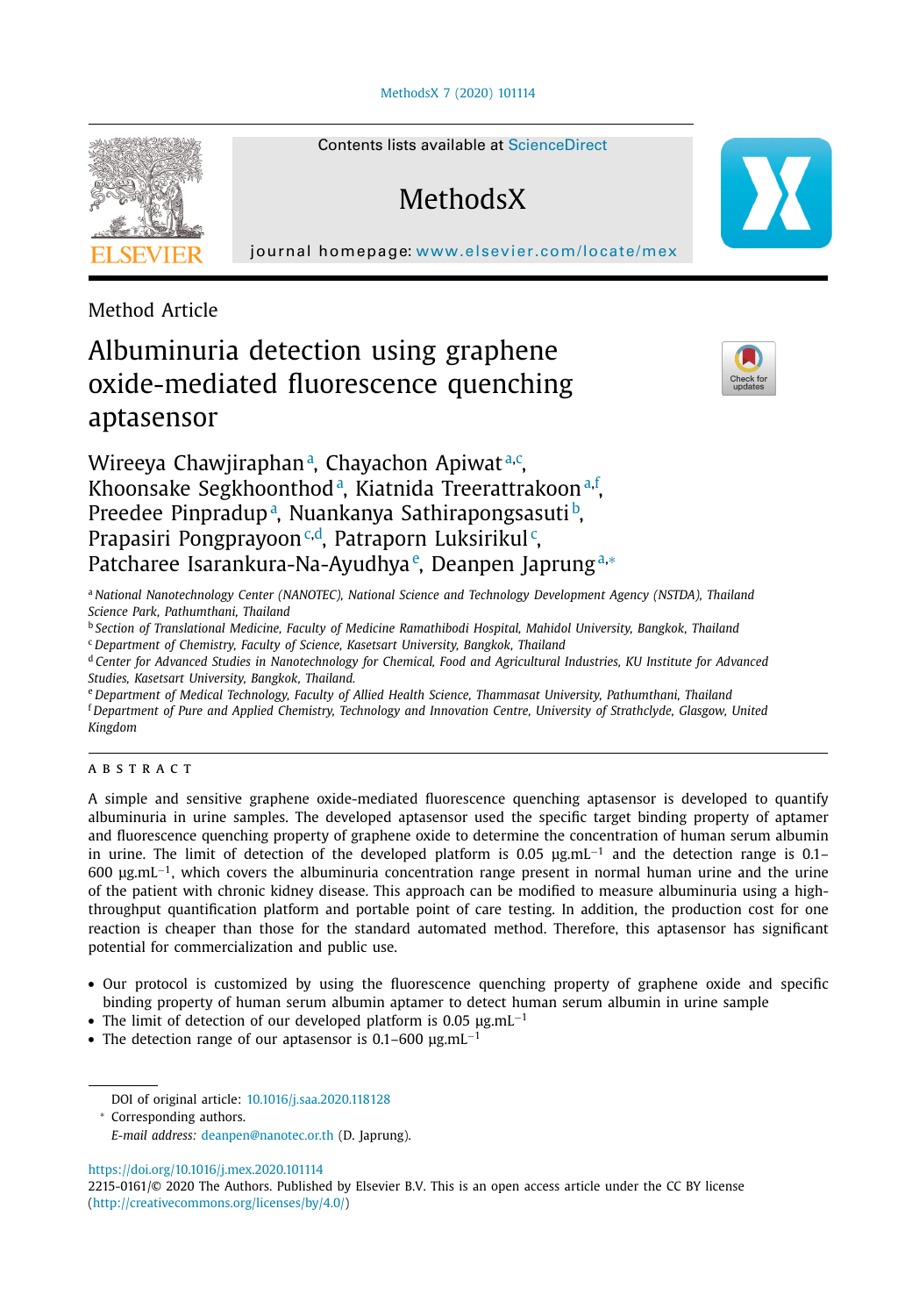© 2020 The Authors. Published by Elsevier B.V.

This is an open access article under the CC BY license [\(http://creativecommons.org/licenses/by/4.0/\)](http://creativecommons.org/licenses/by/4.0/)

## A R T I C I E I N E O

*Method name:* Albuminuria detection by graphene oxide-mediated fluorescence quenching aptasensor. *Keywords:* Albuminuria, Human serum albumin, Chronic kidney disease, Aptasensor, Graphene oxide, Fluorescence quenching *Article history:* Received 11 February 2020; Accepted 15 October 2020; Available online 20 October 2020

## Specifications table

| Subject Area<br>More specific subject area | Biochemistry, Genetics and Molecular Biology<br>Nanotechnology for medical application                                                                                       |
|--------------------------------------------|------------------------------------------------------------------------------------------------------------------------------------------------------------------------------|
| Method name                                | Albuminuria detection by graphene oxide-mediated fluorescence quenching aptasensor.                                                                                          |
| Name and reference of                      | (1) C. Apiwat, P. Luksirikul, P. Kankla, P. Pongprayoon, K. Treeratrakoon, K.                                                                                                |
| original method                            | Paoboonsukwong, S. Fucharoen, T. Dharakul, D. Japrung, Graphene based aptasensor for                                                                                         |
|                                            | glycated albumin in diabetes mellitus diagnosis and monitoring, Biosens, Bioelectron, 82                                                                                     |
|                                            | (2016) 140-145.                                                                                                                                                              |
|                                            | (2) W. Chawjiraphan, C. Apiwat, K. Segkhoonthod, K. Treerattrakoon, P. Pinpradup, N.                                                                                         |
|                                            | Sathirapongsasuti, P. Pongprayoon, P. Luksirikul, P. Isarankura-Na-Ayudhya, D. Japrung,                                                                                      |
|                                            | Sensitive detection of albuminuria by graphene oxide-mediated fluorescence quenching<br>aptasensor. Spectrochimica Acta Part A: Molecular and Biomolecular Spectroscopy. Ms. |
|                                            | Ref. No.: SAA-D-19-02819 (Spectrochim Acta A Mol Biomol Spectrosc. 2020 Apr<br>15;231:118128. doi: 10.1016/j.saa.2020.118128)                                                |
| Resource availability                      | If applicable, include links to resources necessary to reproduce the method $(e.g.$ data, software,<br>hardware, reagent)                                                    |
|                                            | • DNA aptamer can be ordered from https://www.idtdna.com/pages                                                                                                               |
|                                            | • Human serum albumin can be ordered from                                                                                                                                    |
|                                            | https://www.sigmaaldrich.com/singapore.html                                                                                                                                  |

#### **Method details**

*Preparation of fluorescence-labeled aptamer and urine samples*

The albumin binding aptamer used in this paper was the 87-nucleotide ssDNA, which was selected based on our previous work [\[1\],](#page-5-0) and was an HPLC grade material synthesized by Integrated DNA Technologies, Singapore. The sequence of the DNA aptamer was 5'/Cy5/ATA CCA GCT TAT TCA ATT CCC CCG GCT TTG GTT TAG AGG TAG TTG CTC ATT ACT TGT ACG CTC CGG ATG AGA TAG TAA GTG CAA TCT/3'. The fluorescence-labeled aptamers were dissolved in sterile water to make a stock solution of 100 μM, which was aliquoted and kept at -20°C until future use. The purified human albumin (A9731) was purchased from Sigma-Aldrich (St. Louis, Missouri, USA). The reduced GO monolayer powder was prepared using Hummers method and dissolved in sterile water to obtain 5 mg.mL<sup>-1</sup> solution as described in our previous study [\[2\].](#page-5-0) The phosphate buffered saline (PBS) consisted of 137 mmol.L<sup>-1</sup> NaCl, 2.7 mmol.L<sup>-1</sup> KCL, 10 mmol.L<sup>-1</sup> Na<sub>2</sub>HPO<sub>4</sub>, and 1.8 mmol.L<sup>-1</sup> KH<sub>2</sub>PO<sub>4</sub> (pH 7.4), and was autoclaved at  $121^{\circ}$ C for 15 min and kept at room temperature until use.

One hundred and twenty urine samples were collected from the Faculty of Medicine, Ramathibodi Hospital, Mahidol University, Bangkok, Thailand, under the Research Network of NANOTEC (RNN) program with the MTA agreement (P1851893, ethical approval no. COA. MURA2019/796). The random spot urine samples were collected in sterile screw cap tubes, aliquoted, and stored at −80°C until these were used further.

#### *Optimization of aptamer concentration*

As the aptamer used in this study was different from our previous report [\[1\],](#page-5-0) the concentration of aptamer used in the system was first optimized. The 15 µL of 5 mg.mL<sup>-1</sup> GO was mixed with 15 µL of the H8 aptamer of various concentrations (0–10 μM) and incubated at room temperature (25°C) for 5 min in the dark. Thereafter, 2 µL of 3 mg,mL<sup>-1</sup> HSA was added into the mixed complex, the volume was adjusted to 200 μL, and incubated at room temperature for 30 min, then the fluorescence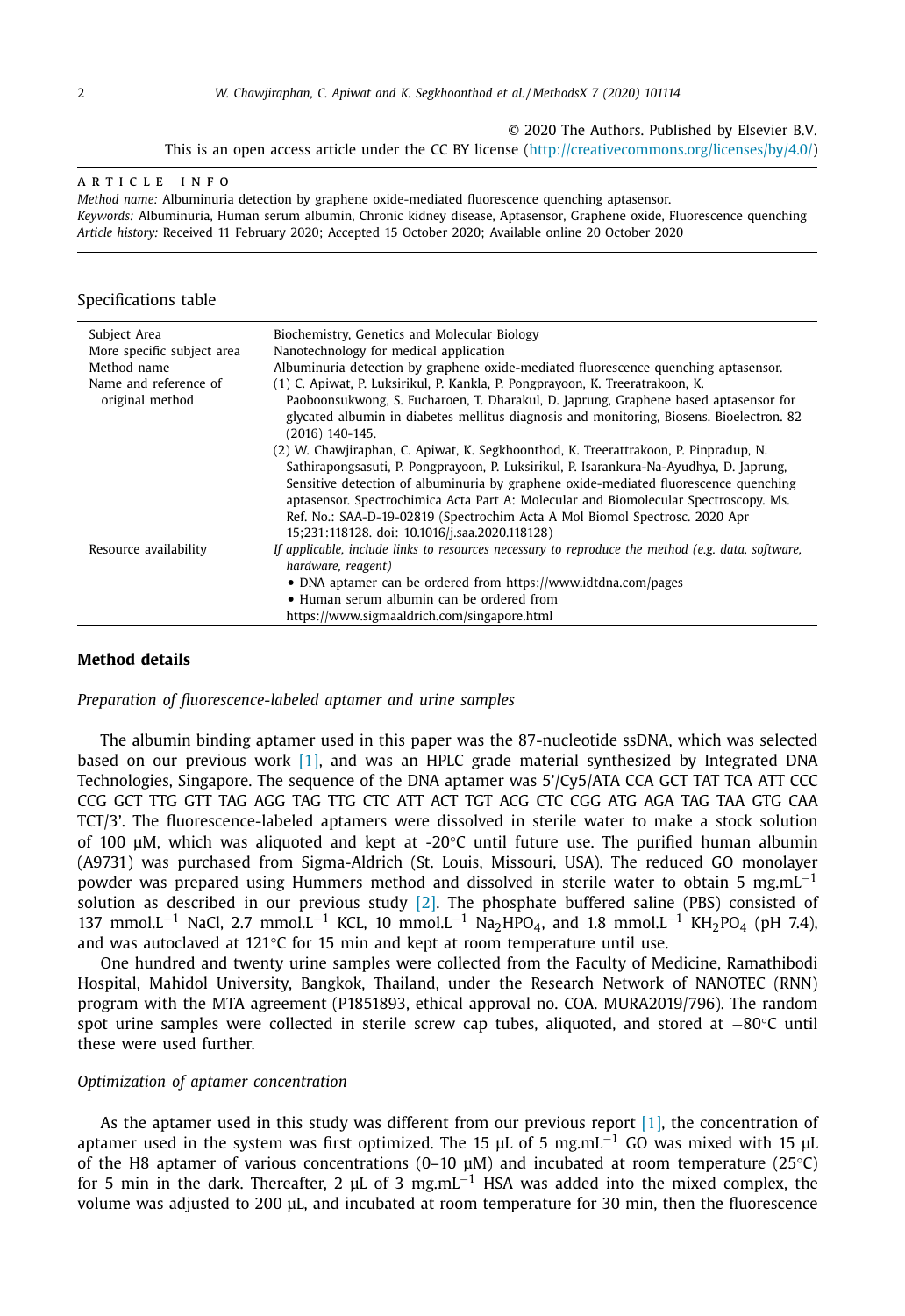intensity was measured with excitation at 630 nm and emission at 670 nm using a Quantus portable fluorometer (Promega Corp., Madison, Wisconsin, USA). The optimal aptamer concentration was the concentration that completely quenched the fluorescence intensity of the system.

## *Aptasensor performance for HSA measurement*

The GO-mediated fluorescence quenching aptasensor was modified compared to our previous study [\[2\].](#page-5-0) In brief, the fluorescence-labeled aptamer was bound to GO and the fluorescence signal was quenched. When the target molecule was added to the system, the fluorescence-labeled aptamer detached the GO to bind to the target molecule and the fluorescence signal was recovered. The modified protocol was started by measuring fluorescence signals of purified HSA protein at various concentrations (0.001–0.6 mg,mL<sup>-1</sup>) in PBS buffer and plotting calibration curve. For standard curve analysis, 15 μL of 5 mg,mL<sup>-1</sup> GO was mixed with 15 μL of 5 μM H8 aptamer and incubated at room temperature (25°C) for 5 min in the dark. Thereafter, 2 μL of purified HSA protein was added into the mixed complex, the volume was adjusted to 200 μL by adding PBS buffer, and the fluorescence intensity was measured with excitation at 630 nm and emission at 670 nm. Then the subtracted fluorescence intensity ( $\Delta$ F) was obtained from Eq. 1 and plotted against the concentrations of HSA, linear regression equation was applied, and the LOD (3.3  $\times$  SD/Slope) was calculated.

$$
\Delta F = Fob - Fmin \tag{1}
$$

Whereas *Fob* is the fluorescence intensity at various HSA concentrations, *Fmin* is the fluorescence intensity of the aptamer-bound GO (GO–aptamer complex) in condition without HSA, which is the negative control.

# *Evaluation of the aptasensor for albuminuria detection in urine samples*

The HSA concentrations in urine samples were analyzed using the immunoturbidimetry method (Architect i2000SR, Abbott Laboratories), which was the standard method used in the hospital, and compared with the corresponding results of the aptasensor developed in this study. To obtain HSA concentration in urine samples, 15 μL of 5 mg,mL $^{-1}$  GO was mixed with 15 μL of 5 μM H8 aptamer and incubated at room temperature (25°C) for 5 min in the dark. Thereafter, 2–100 μL of urine sample was added into the mixed complex, the volume was adjusted to 200 μL by adding PBS buffer, and the fluorescence was measured (excitation at 630 nm and emission at 670 nm). Then the subtracted fluorescence intensity ( $\Delta$ F) was calculated and HSA concentration was determined using the linear equation from the calibration curve.

The Pearson correlation coefficients (*r*) and *p* values were determined using the SPSS Statistics version 20.0 software and Origin version 6.0 software. The correlation of two data sets was determined based on the *p* value. If the *p* values were < 0.01, these two data sets were considered to be statistically significantly correlated. Contrarily, if the  $p$  values were  $\geq 0.01$ , these data sets were not considered to be correlated.

#### **Method validation results**

#### *Optimization results*

The results of the optimization study show that 15 μL of 5 μM aptamer concentration completely quenches the fluorescence intensity [\(Fig.](#page-3-0) 1). Therefore, all experiments in this study are conducted using 5 μM aptamer concentration (stock solution). Based on the calculation of the maximum binding capacity of the aptamer, the result indicates that the aptasensor can analyze the HSA protein up to a maximum amount of 75 μmol (5 mg). Thus, it can be used for the detection of HSA in urine without sample dilution because the albuminuria concentration in normal urine is usually lower than 30 μg.mL−<sup>1</sup> [\[3\].](#page-5-0) For the incubation time, the saturation of fluorescence intensity starts at 25 min and is kept constant until 90 min. Therefore, 30 min incubation times are used in all experiments. As the pH of human urine is 4–10, the pH values of the sensor system were measured after the addition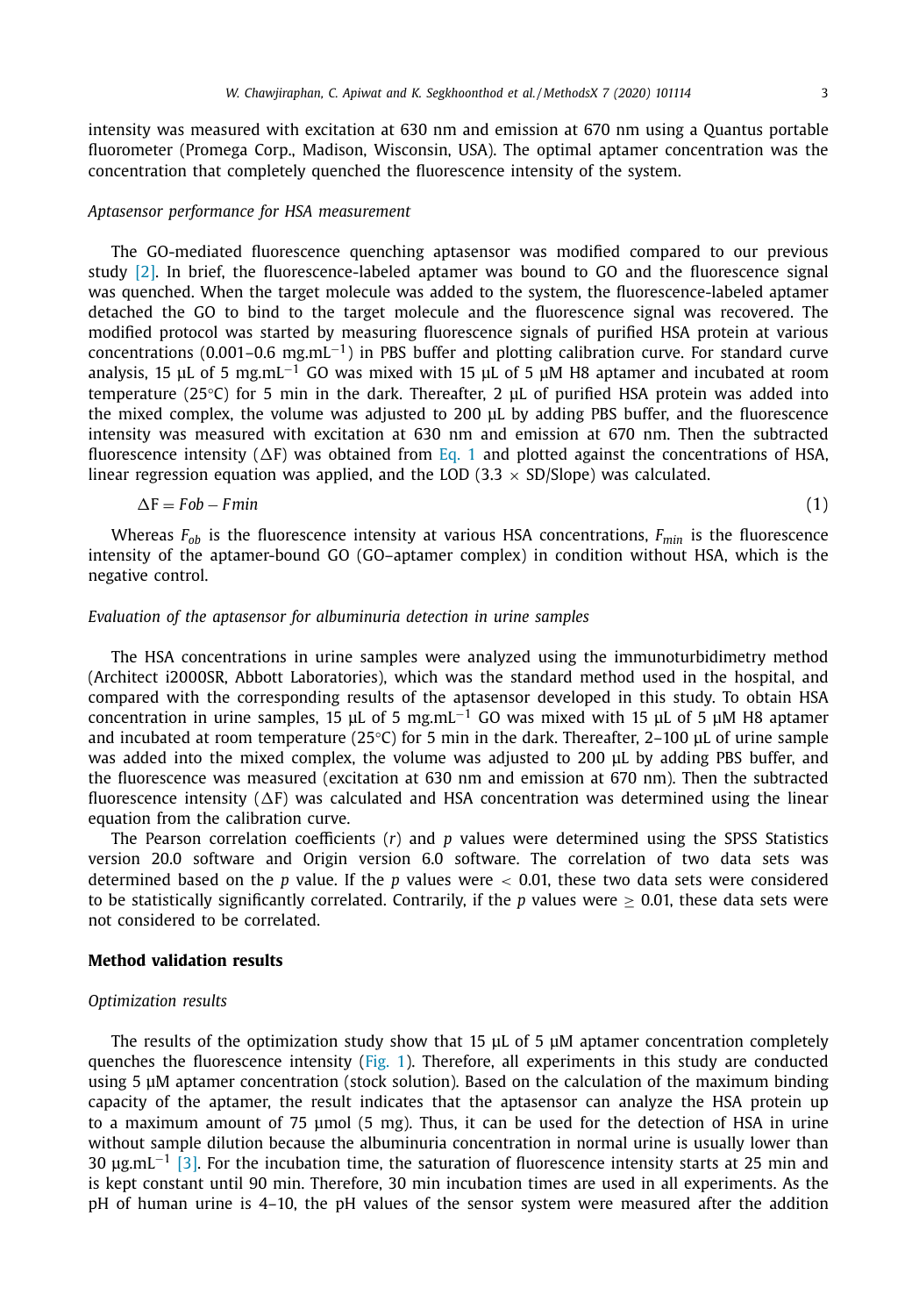<span id="page-3-0"></span>

**Fig. 1.** Fluorescence intensities of various concentrations of fluorescence-labeled H8 aptamer incubating with GO used the developed aptasensor (a) and (b) correlation of fluorescent intensities and incubation time of the developed platform.

| Table 1                                                                |  |  |  |  |  |
|------------------------------------------------------------------------|--|--|--|--|--|
| Performance of immunoturbidimetry automated method and graphene oxide- |  |  |  |  |  |
| mediated fluorescence quenching aptasensor (120 urine samples).        |  |  |  |  |  |

| Comparing items          | Immunoturbidimetry                 | GO-mediated fluorescence<br>quenching aptasensor |
|--------------------------|------------------------------------|--------------------------------------------------|
| <b>HSA Concentration</b> | 3.0-221.3 $\mu$ g.mL <sup>-1</sup> | $0.64 - 524.5$ µg.mL <sup>-1</sup>               |
| LOD                      | 6 $\mu$ g.mL <sup>-1</sup>         | $0.05 \mu g.mL^{-1}$                             |
| Operation time           | $5 \text{ min}$                    | $30 \text{ min}$                                 |
| Cost                     | \$2                                | \$ 0.3                                           |
| Instrumentation          | Automate                           | Automate and POCT                                |

of 2 μL of samples with pH of 4, 7, and 10 in the system and it was determined that the pH values of the present system were not significantly different. This indicates that the pH of 4–10 does not significantly affect the aptasensor system.

## *Validation results*

Considering the sensitivity and specificity of the developed aptasensor, the calibration curve [\(Fig.](#page-4-0) 2) using the purified HSA protein in PBS buffer shows that the fluorescence intensity is sigmoidal correlated with HSA concentration at 0.1–600  $\mu$ g.mL<sup>-1</sup> (R<sup>2</sup> = 0.989). In addition two linear standard curves were also observed, in which HSA concentrations were 0–14  $\mu$ g.mL<sup>-1</sup> (R<sup>2</sup> = 0.98918) and 100– 500  $\mu$ g,mL<sup>-1</sup> (R<sup>2</sup> = 0.99526). The LOD of the developed platform was 0.05  $\mu$ g,mL<sup>-1</sup>, which is 120fold lower than the LOD of the standard immunoturbidimetry method (LOD of 6  $\mu$ g,mL<sup>-1</sup>) [\[3\].](#page-5-0) In addition, the calibration curve using the purified HSA protein in artificial urine  $[4]$  shows the similar results as those in PBS buffer. These results indicate that this sensor has a high sensitivity and noble capability for HSA measurement in urine samples, which usually contain very low concentrations of HSA (<30  $\mu$ g.mL<sup>-1</sup>) [\[5\].](#page-5-0)

The developed aptasensor performance was compared with those of the standard immunoturbidimetry method used in hospitals by testing 120 urine samples (Table 1, Figure S1 and Table S1). The results show that albuminuria concentrations detected by the standard automated method are 3.0–221.3  $\mu$ g.mL<sup>-1</sup>, whereas those detected by the developed aptasensor are 0.64– 525.5  $\mu$ g,mL<sup>-1</sup>. Considering the HSA concentrations of >0.1 mg,mL<sup>-1</sup>, the results show that the albuminuria concentrations determined by this developed aptasensor are significantly correlated with the data obtained by the standard automated method with  $p < 0.01$  ( $r = 0.95$ ). For the HSA concentrations of <0.1 mg,mL<sup>-1</sup>, the albuminuria concentrations obtained by the method proposed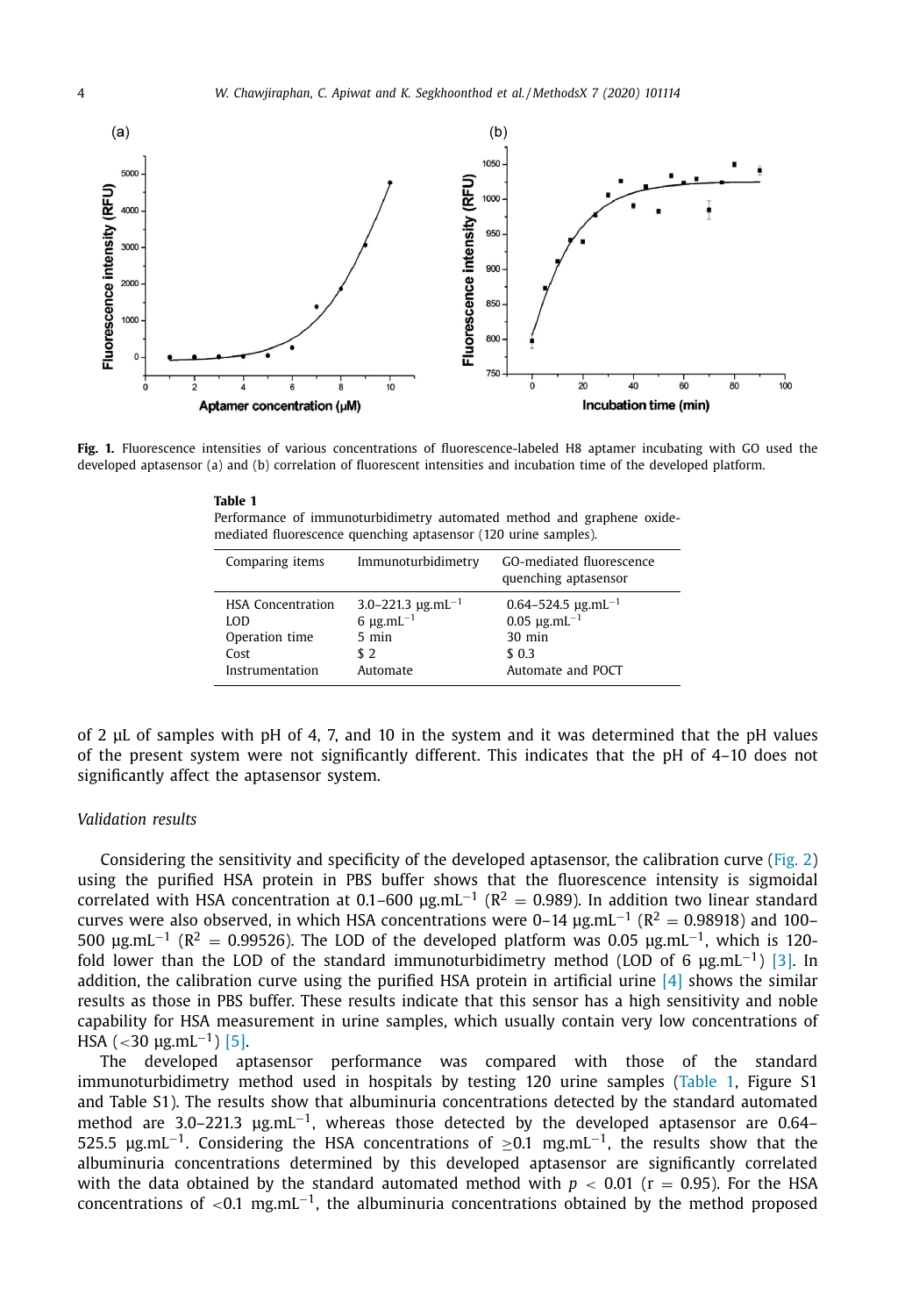<span id="page-4-0"></span>

**Fig. 2.** The correlation of fluorescence intensities and HSA concentrations in PBS buffer determined by the developed aptasensor. The middle graph is sigmoidal correlation of HSA concentration (0–0.6 mg.mL−1) and fluorescent intensity  $(R^2 = 0.9814)$ . The top graph is linear correlation of HSA concentration (0–14 µg.mL<sup>-1</sup>) and fluorescent intensity ( $R^2 = 0.98918$ ). The bottom graph is the linear correlation of HSA concentration (100–500  $\mu$ g.mL<sup>-1</sup>) and fluorescent intensity (R<sup>2</sup> = 0.99526).

in this study are better differentiated than the values derived from the standard automated methods due to the lower LOD of the aptasensor [as described in the main paper].

# **Conclusion**

In summary, a simple, cheap, and sensitive aptasensor is developed to quantify albuminuria in the range of 0.1–600 μg.mL−1, therefore no requirement of sample dilution. In addition, it can be applied for high-throughput albuminuria detection and as a portable POCT device. As the production cost is low, it has a significant potential for commercialization and public use.

## **Acknowledgements**

This work was supported by the National [Nanotechnology](https://doi.org/10.13039/501100007056) Center (NANOTEC), National Science and Technology Development Agency (NSTDA), Thailand [grant number P1751330]. We also acknowledge the Research Network NANOTEC program (RNN-Ramathibodi hospital and RNN-Kasetsart University).

# **Declaration of Competing Interests**

The authors declare no competing financial interests or personal relationships that influence the work reported in this paper.

## **Supplementary materials**

Supplementary material associated with this article can be found, in the online version, at doi: [10.1016/j.mex.2020.101114.](https://doi.org/10.1016/j.mex.2020.101114)